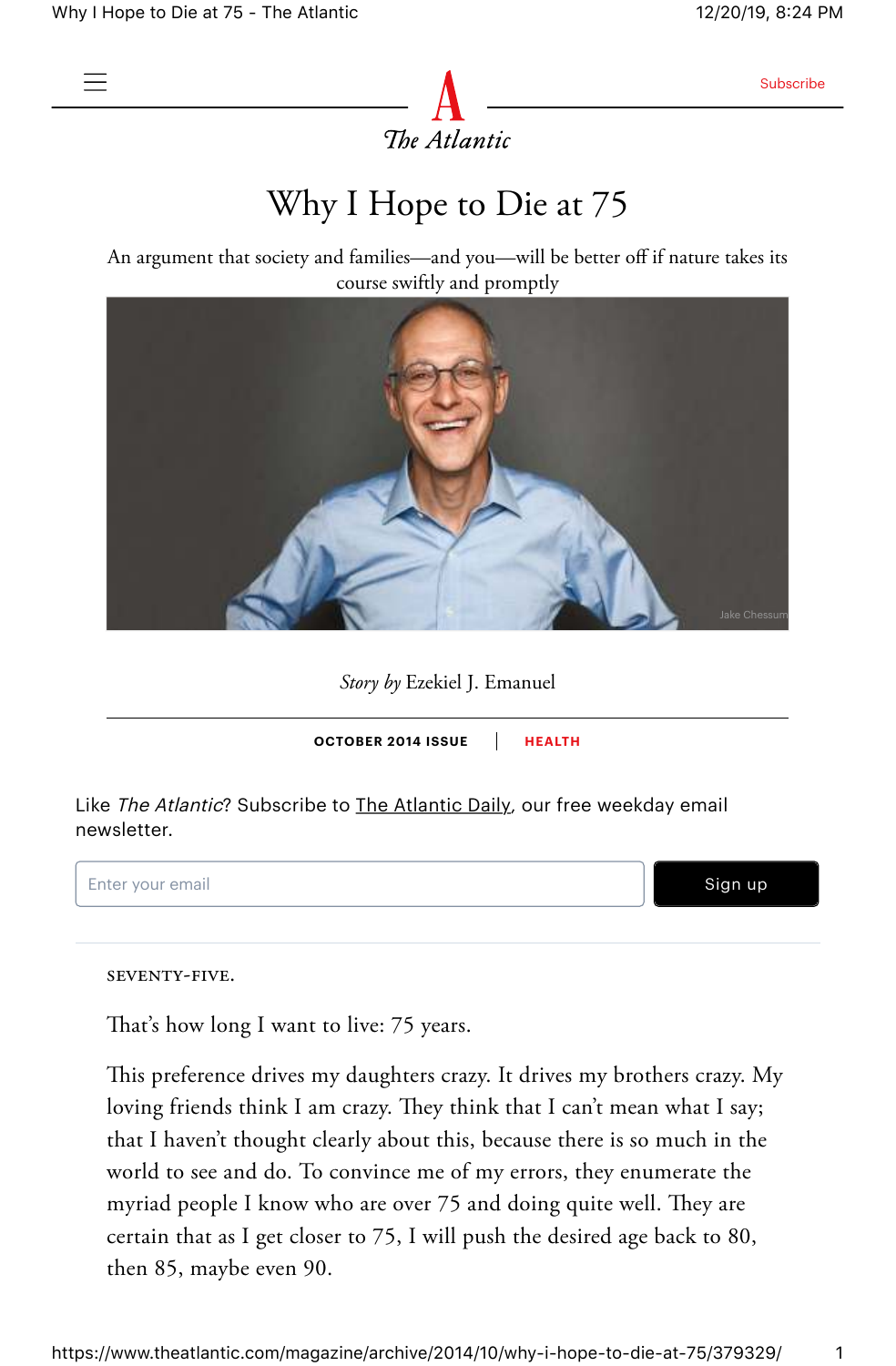I am sure of my position. Doubtless, death is a loss. It deprives us of experiences and milestones, of time spent with our spouse and children. In short, it deprives us of all the things we value.

But here is a simple truth that many of us seem to resist: living too long is also a loss. It renders many of us, if not disabled, then faltering and declining, a state that may not be worse than death but is nonetheless deprived. It robs us of our creativity and ability to contribute to work, society, the world. It transforms how people experience us, relate to us, and, most important, remember us. We are no longer remembered as vibrant and engaged but as feeble, ineffectual, even pathetic.

By the time I reach 75, I will have lived a complete life. I will have loved and been loved. My children will be grown and in the midst of their own rich lives. I will have seen my grandchildren born and beginning their lives. I will have pursued my life's projects and made whatever contributions, important or not, I am going to make. And hopefully, I will not have too many mental and physical limitations. Dying at 75 will not be a tragedy. Indeed, I plan to have my memorial service before I die. And I don't want any crying or wailing, but a warm gathering filled with fun reminiscences, stories of my awkwardness, and celebrations of a good life. After I die, my survivors can have their own memorial service if they want—that is not my business.

Let me be clear about my wish. I'm neither asking for more time than is likely nor foreshortening my life. Today I am, as far as my physician and I know, very healthy, with no chronic illness. I just climbed Kilimanjaro with two of my nephews. So I am not talking about bargaining with God to live to 75 because I have a terminal illness. Nor am I talking about waking up one morning 18 years from now and ending my life through euthanasia or suicide. Since the 1990s, I have actively opposed legalizing euthanasia and physician-assisted suicide. People who want to die in one of these ways tend to suffer not from unremitting pain but from depression, hopelessness, and fear of losing their dignity and control. The people they leave behind inevitably feel they have somehow failed. The answer to these symptoms is not ending a life but getting help. I have long argued that we should focus on giving all terminally ill people a good, compassionate death—not euthanasia or assisted suicide for a tiny minority.

I am talking about how long I *want* to live and the kind and amount of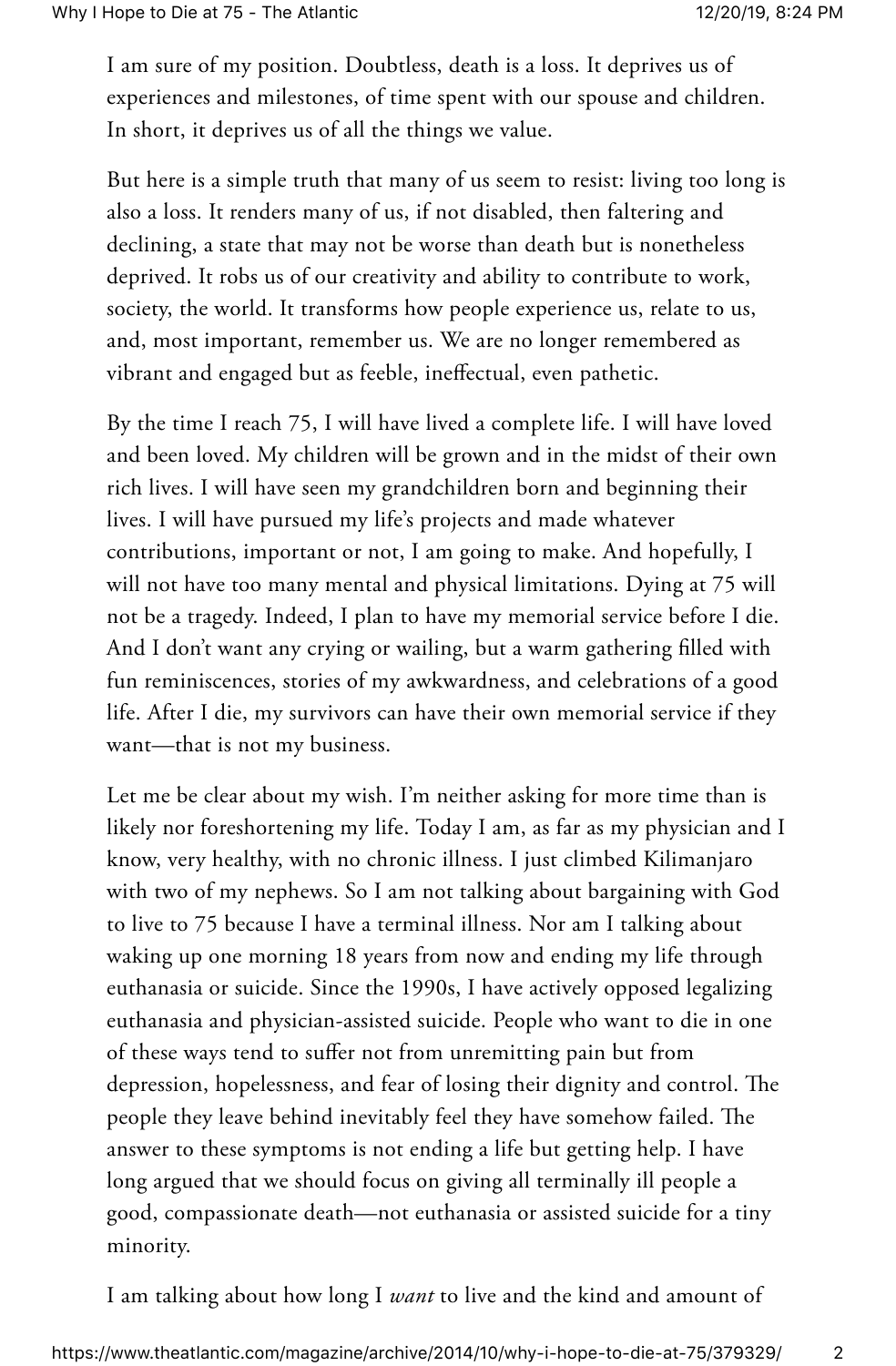health care I will consent to after 75. Americans seem to be obsessed with exercising, doing mental puzzles, consuming various juice and protein concoctions, sticking to strict diets, and popping vitamins and supplements, all in a valiant effort to cheat death and prolong life as long as possible. This has become so pervasive that it now defines a cultural type: what I call the American immortal.

I reject this aspiration. I think this manic desperation to endlessly extend life is misguided and potentially destructive. For many reasons, 75 is a pretty good age to aim to stop.

*Americans may live longer than their parents, but they are likely to be more incapacitated. Does that sound very desirable? Not to me.*

What are those reasons? Let's begin with demography. We are growing old, and our older years are not of high quality. Since the mid-19th century, Americans have been living longer. In 1900, the life expectancy of an average American at birth was approximately 47 years. By 1930, it was 59.7; by 1960, 69.7; by 1990, 75.4. Today, a newborn can expect to live about 79 years. (On average, women live longer than men. In the United States, the gap is about five years. According to the National Vital Statistics Report, life expectancy for American males born in 2011 is 76.3, and for females it is 81.1.)

In the early part of the 20th century, life expectancy increased as vaccines, antibiotics, and better medical care saved more children from premature death and effectively treated infections. Once cured, people who had been sick largely returned to their normal, healthy lives without residual disabilities. Since 1960, however, increases in longevity have been achieved mainly by extending the lives of people over 60. Rather than saving more young people, we are stretching out old age.

The American immortal desperately wants to believe in the "compression" of morbidity." Developed in 1980 by James F. Fries, now a professor emeritus of medicine at Stanford, this theory postulates that as we extend our life spans into the 80s and 90s, we will be living healthier lives—more time before we have disabilities, and fewer disabilities overall. The claim is that with longer life, an ever smaller proportion of our lives will be spent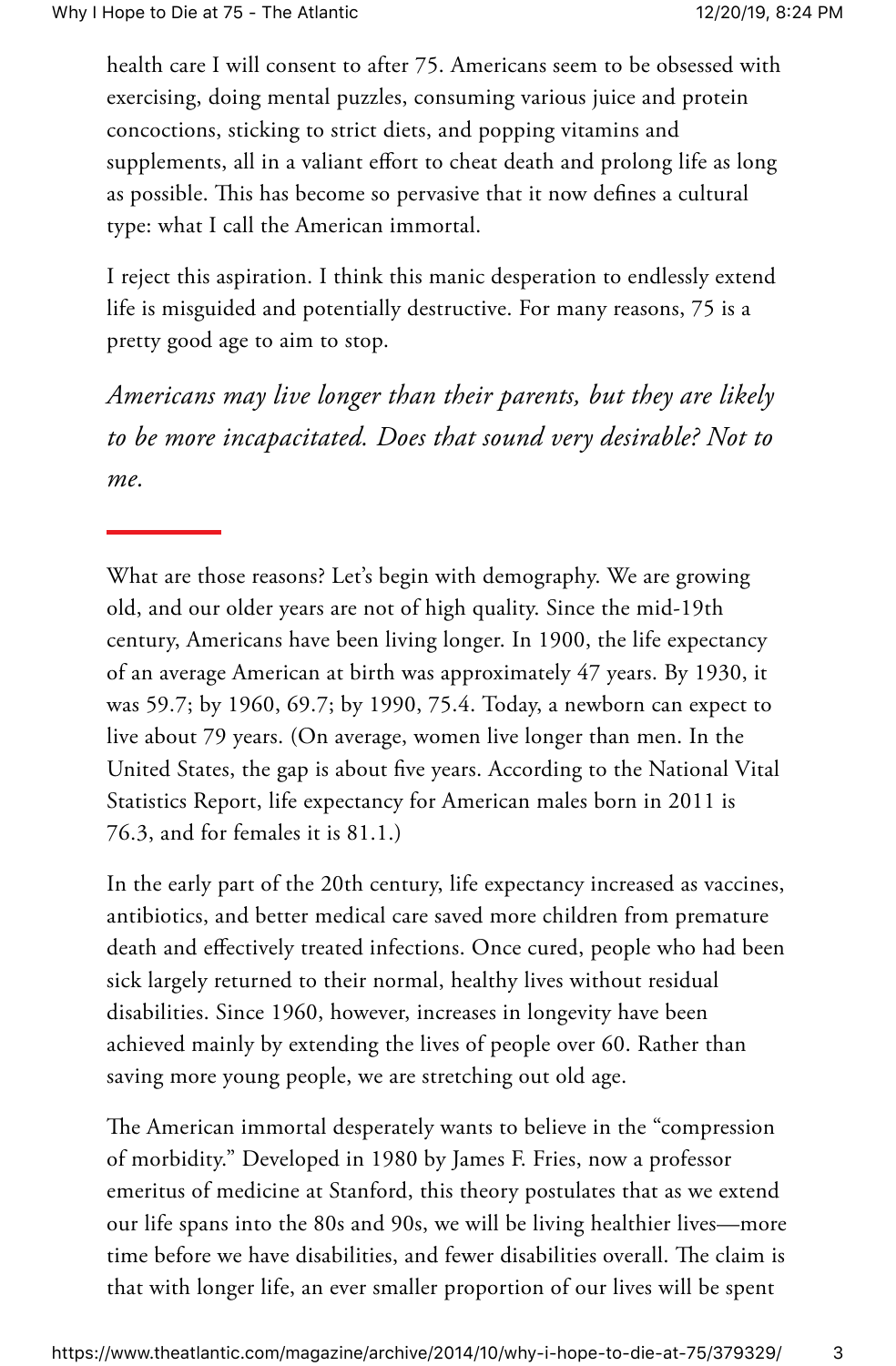in a state of decline.

Compression of morbidity is a quintessentially American idea. It tells us exactly what we want to believe: that we will live longer lives and then abruptly die with hardly any aches, pains, or physical deterioration—the morbidity traditionally associated with growing old. It promises a kind of fountain of youth until the ever-receding time of death. It is this dream or fantasy—that drives the American immortal and has fueled interest and investment in regenerative medicine and replacement organs.

But as life has gotten longer, has it gotten healthier? Is 70 the new 50?

The author at his desk at the University of Pennsylvania. "I think this manic desperation to endlessly extend life is misguided and potentially destructive."

N or QUITE. It is true that compared with their counterparts 50 years ago, seniors today are less disabled and more mobile. But over recent decades, increases in longevity seem to have been accompanied by increases in disability—not decreases. For instance, using data from the National Health Interview Survey, Eileen Crimmins, a researcher at the University of Southern California, and a colleague assessed physical functioning in adults, analyzing whether people could walk a quarter of a mile; climb 10 stairs; stand or sit for two hours; and stand up, bend, or kneel without using special equipment. The results show that as people age, there is a progressive erosion of physical functioning. More important, Crimmins found that between 1998 and 2006, the loss of functional mobility in the elderly increased. In 1998,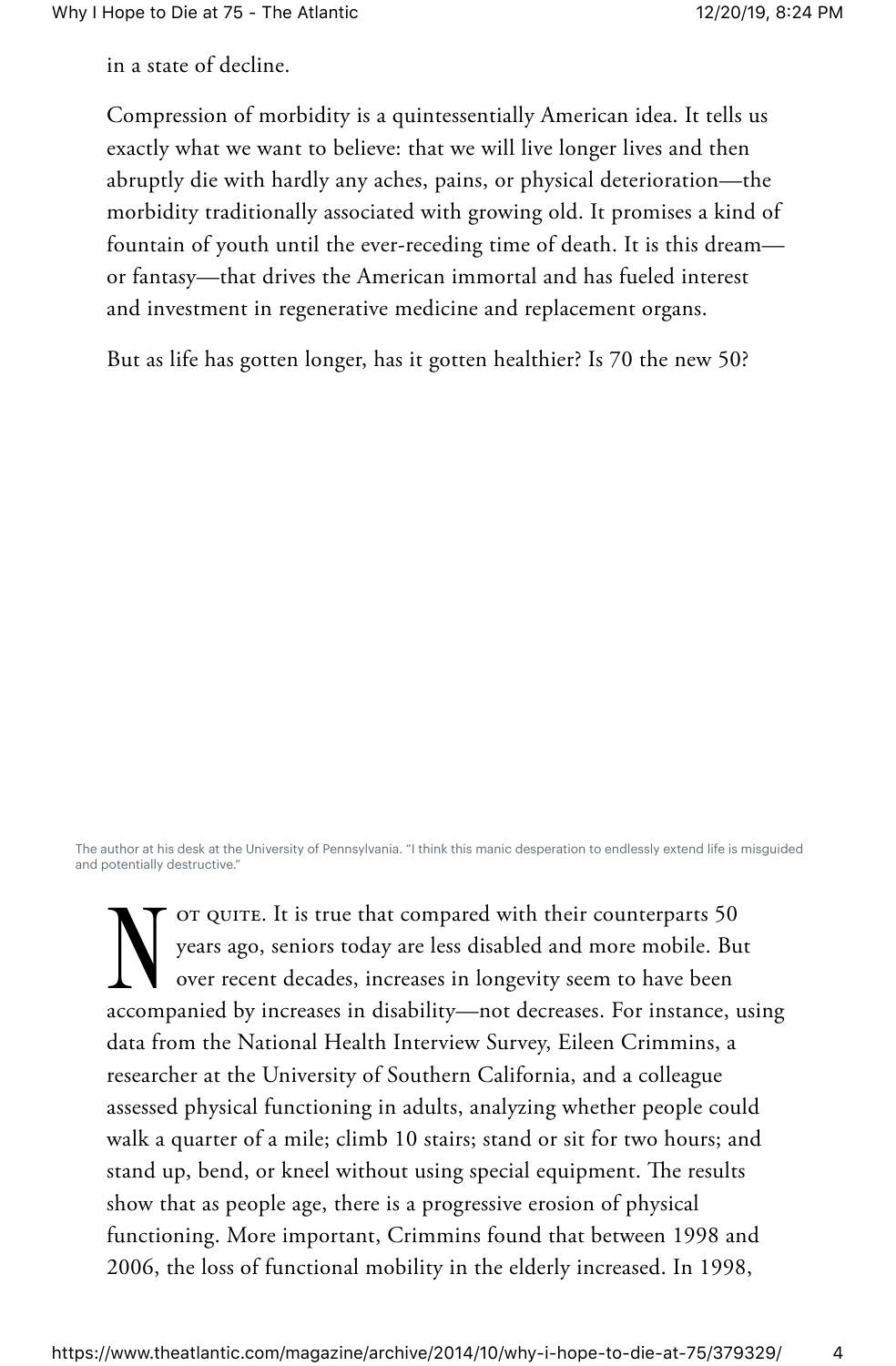about 28 percent of American men 80 and older had a functional limitation; by 2006, that figure was nearly 42 percent. And for women the result was even worse: more than half of women 80 and older had a functional limitation. Crimmins's conclusion: There was an "increase in the life expectancy with disease and a decrease in the years without disease. The same is true for functioning loss, an increase in expected years unable to function."

This was confirmed by a recent worldwide assessment of "healthy life" expectancy" conducted by the Harvard School of Public Health and the Institute for Health Metrics and Evaluation at the University of Washington. The researchers included not just physical but also mental disabilities such as depression and dementia. They found not a compression of morbidity but in fact an expansion—an "increase in the absolute number of years lost to disability as life expectancy rises."

How can this be? My father illustrates the situation well. About a decade ago, just shy of his 77th birthday, he began having pain in his abdomen. Like every good doctor, he kept denying that it was anything important. But after three weeks with no improvement, he was persuaded to see his physician. He had in fact had a heart attack, which led to a cardiac catheterization and ultimately a bypass. Since then, he has not been the same. Once the prototype of a hyperactive Emanuel, suddenly his walking, his talking, his humor got slower. Today he can swim, read the newspaper, needle his kids on the phone, and still live with my mother in their own house. But everything seems sluggish. Although he didn't die from the heart attack, no one would say he is living a vibrant life. When he discussed it with me, my father said, "I have slowed down tremendously. That is a fact. I no longer make rounds at the hospital or teach." Despite this, he also said he was happy.

As Crimmins puts it, over the past 50 years, health care hasn't slowed the aging process so much as it has slowed the dying process. And, as my father demonstrates, the contemporary dying process has been elongated. Death usually results from the complications of chronic illness—heart disease, cancer, emphysema, stroke, Alzheimer's, diabetes.

Take the example of stroke. The good news is that we have made major strides in reducing mortality from strokes. Between 2000 and 2010, the number of deaths from stroke declined by more than 20 percent. The bad news is that many of the roughly 6.8 million Americans who have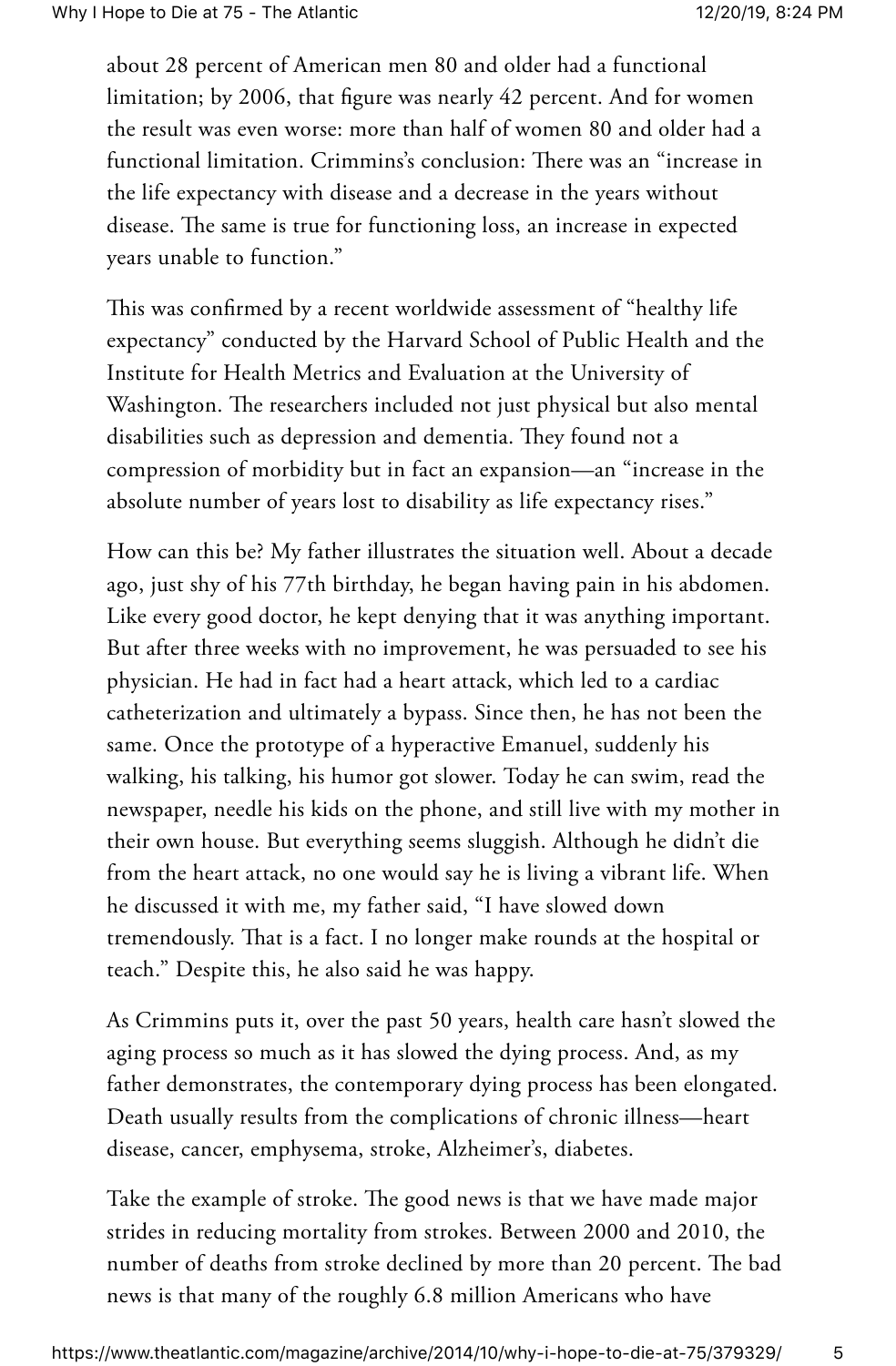survived a stroke suffer from paralysis or an inability to speak. And many of the estimated 13 million more Americans who have survived a "silent" stroke suffer from more-subtle brain dysfunction such as aberrations in thought processes, mood regulation, and cognitive functioning. Worse, it is projected that over the next 15 years there will be a 50 percent increase in the number of Americans suffering from stroke-induced disabilities. Unfortunately, the same phenomenon is repeated with many other diseases.

So American immortals may live longer than their parents, but they are likely to be more incapacitated. Does that sound very desirable? Not to me.

The situation becomes of even greater concern when we confront the most dreadful of all possibilities: living with dementia and other acquired mental disabilities. Right now approximately 5 million Americans over 65 have Alzheimer's; one in three Americans 85 and older has Alzheimer's. And the prospect of that changing in the next few decades is not good. Numerous recent trials of drugs that were supposed to stall Alzheimer's much less reverse or prevent it—have failed so miserably that researchers are rethinking the whole disease paradigm that informed much of the research over the past few decades. Instead of predicting a cure in the foreseeable future, many are warning of a tsunami of dementia—a nearly 300 percent increase in the number of older Americans with dementia by 2050.

*!e average age at which Nobel Prize–winning physicists make their discovery is 48.*

Half of people 80 and older with functional limitations. A third of people 85 and older with Alzheimer's. That still leaves many, many elderly people who have escaped physical and mental disability. If we are among the lucky ones, then why stop at 75? Why not live as long as possible?

Even if we aren't demented, our mental functioning deteriorates as we grow older. Age-associated declines in mental-processing speed, working and long-term memory, and problem-solving are well established. Conversely, distractibility increases. We cannot focus and stay with a project as well as we could when we were young. As we move slower with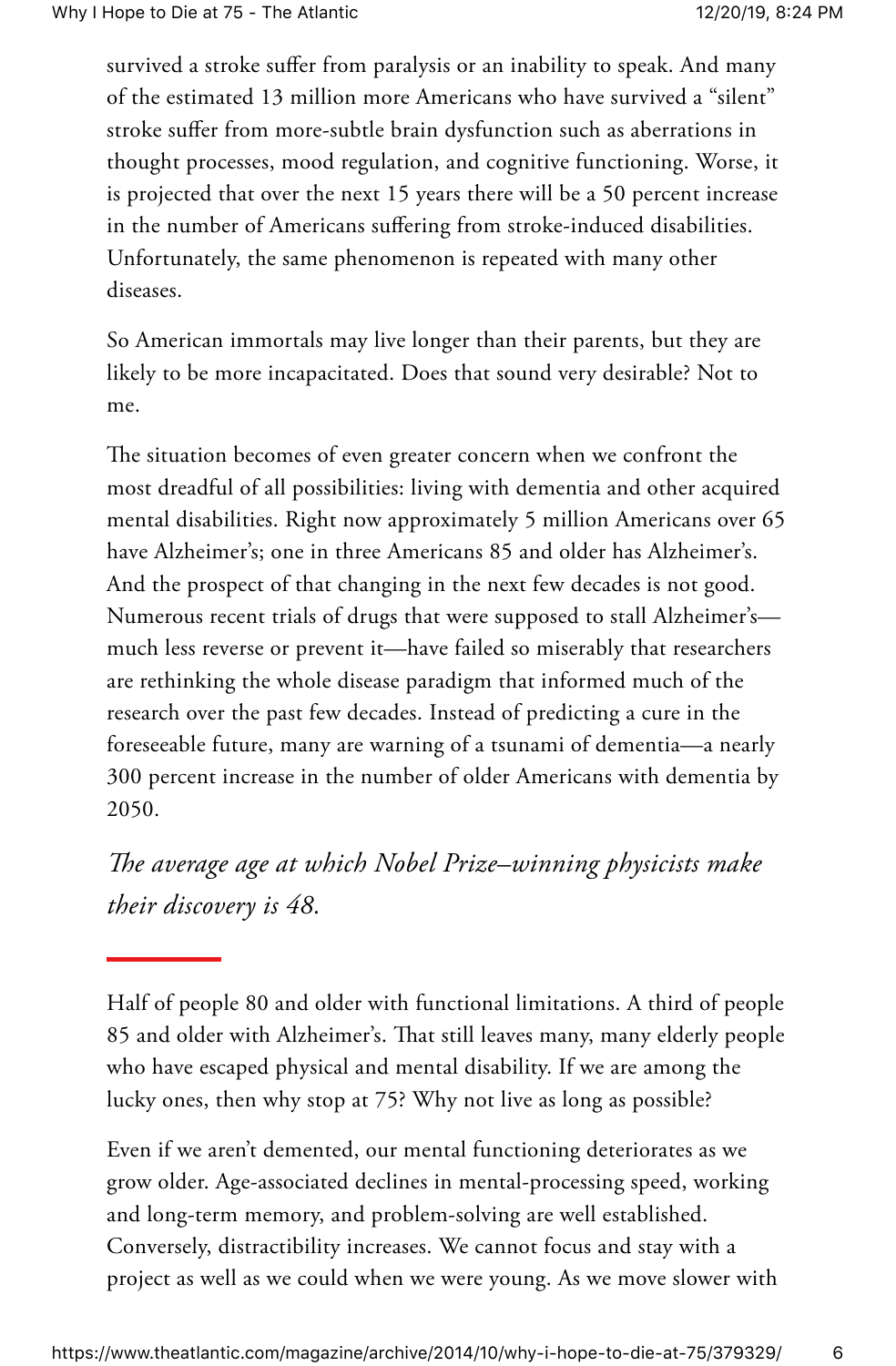age, we also think slower.

It is not just mental slowing. We literally lose our creativity. About a decade ago, I began working with a prominent health economist who was about to turn 80. Our collaboration was incredibly productive. We published numerous papers that influenced the evolving debates around health-care reform. My colleague is brilliant and continues to be a major contributor, and he celebrated his 90th birthday this year. But he is an outlier—a very rare individual.

American immortals operate on the assumption that they will be precisely such outliers. But the fact is that by 75, creativity, originality, and productivity are pretty much gone for the vast, vast majority of us. Einstein famously said, "A person who has not made his great contribution to science before the age of 30 will never do so." He was extreme in his assessment. And wrong. Dean Keith Simonton, at the University of California at Davis, a luminary among researchers on age and creativity, synthesized numerous studies to demonstrate a typical agecreativity curve: creativity rises rapidly as a career commences, peaks about 20 years into the career, at about age 40 or 45, and then enters a slow, age-related decline. There are some, but not huge, variations among disciplines. Currently, the average age at which Nobel Prize–winning physicists make their discovery—not get the prize—is 48. Theoretical chemists and physicists make their major contribution slightly earlier than empirical researchers do. Similarly, poets tend to peak earlier than novelists do. Simonton's own study of classical composers shows that the typical composer writes his first major work at age 26, peaks at about age 40 with both his best work and maximum output, and then declines, writing his last significant musical composition at 52. (All the composers studied were male.)

This age-creativity relationship is a statistical association, the product of averages; individuals vary from this trajectory. Indeed, everyone in a creative profession thinks they will be, like my collaborator, in the long tail of the curve. There are late bloomers. As my friends who enumerate them do, we hold on to them for hope. It is true, people can continue to be productive past 75—to write and publish, to draw, carve, and sculpt, to compose. But there is no getting around the data. By definition, few of us can be exceptions. Moreover, we need to ask how much of what "Old Thinkers," as Harvey C. Lehman called them in his 1953 Age and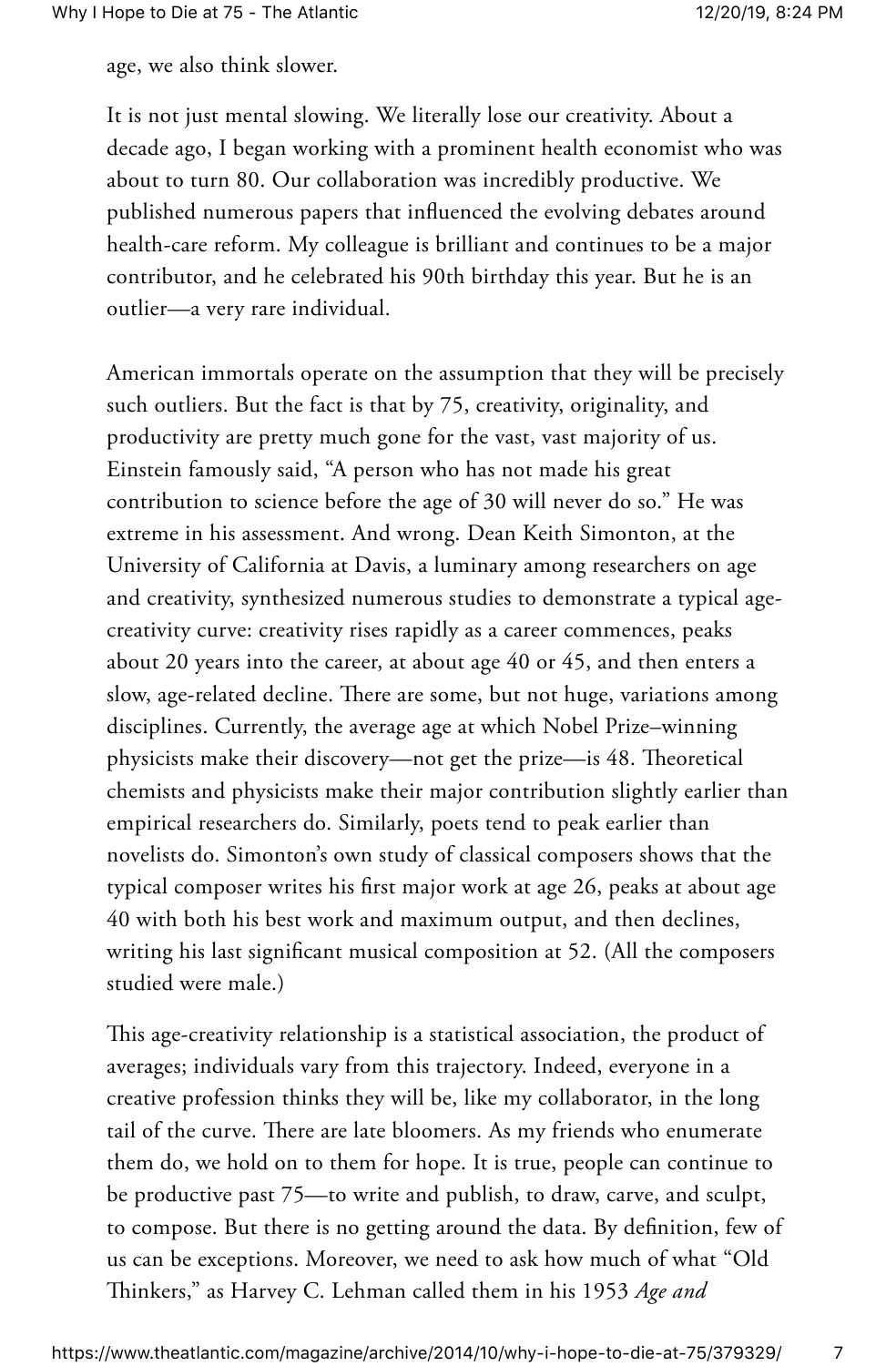*Achievement*, produce is novel rather than reiterative and repetitive of previous ideas. The age-creativity curve—especially the decline—endures across cultures and throughout history, suggesting some deep underlying biological determinism probably related to brain plasticity.

We can only speculate about the biology. The connections between neurons are subject to an intense process of natural selection. The neural connections that are most heavily used are reinforced and retained, while those that are rarely, if ever, used atrophy and disappear over time. Although brain plasticity persists throughout life, we do not get totally rewired. As we age, we forge a very extensive network of connections established through a lifetime of experiences, thoughts, feelings, actions, and memories. We are subject to who we have been. It is difficult, if not impossible, to generate new, creative thoughts, because we don't develop a new set of neural connections that can supersede the existing network. It is much more difficult for older people to learn new languages. All of those mental puzzles are an effort to slow the erosion of the neural connections we have. Once you squeeze the creativity out of the neural networks established over your initial career, they are not likely to develop strong new brain connections to generate innovative ideas—except maybe in those Old Thinkers like my outlier colleague, who happen to be in the minority endowed with superior plasticity.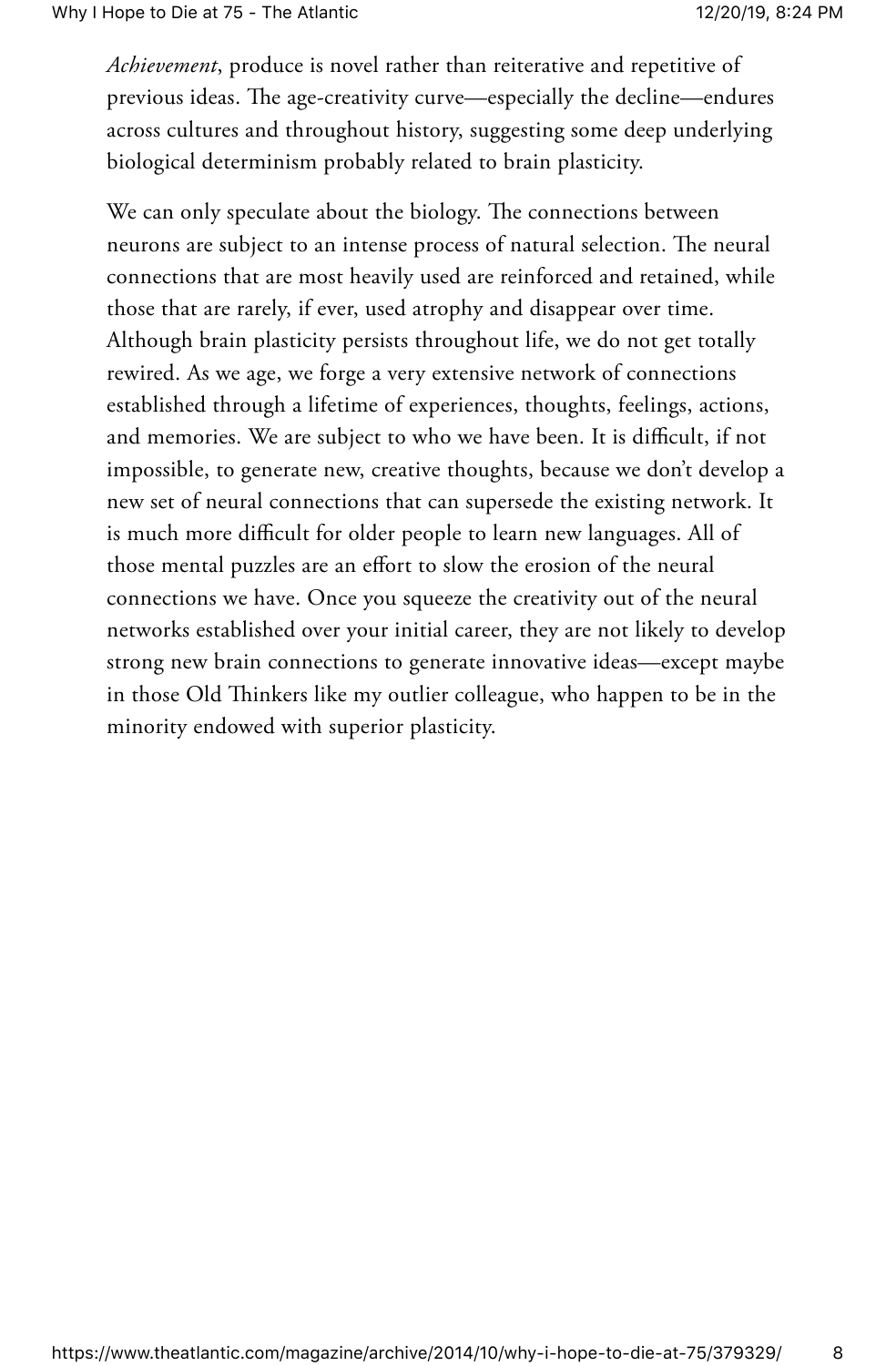M aybe mental functions—processing, memory, problem-solving —slow at 75. Maybe creating something novel is very rare after that age. But isn't this a peculiar obsession? Isn't there more to life than being totally physically fit and continuing to add to one's creative legacy?

One university professor told me that as he has aged (he is 70) he has published less frequently, but he now contributes in other ways. He mentors students, helping them translate their passions into research projects and advising them on the balance of career and family. And people in other fields can do the same: mentor the next generation.

Mentorship is hugely important. It lets us transmit our collective memory and draw on the wisdom of elders. It is too often undervalued, dismissed as a way to occupy seniors who refuse to retire and who keep repeating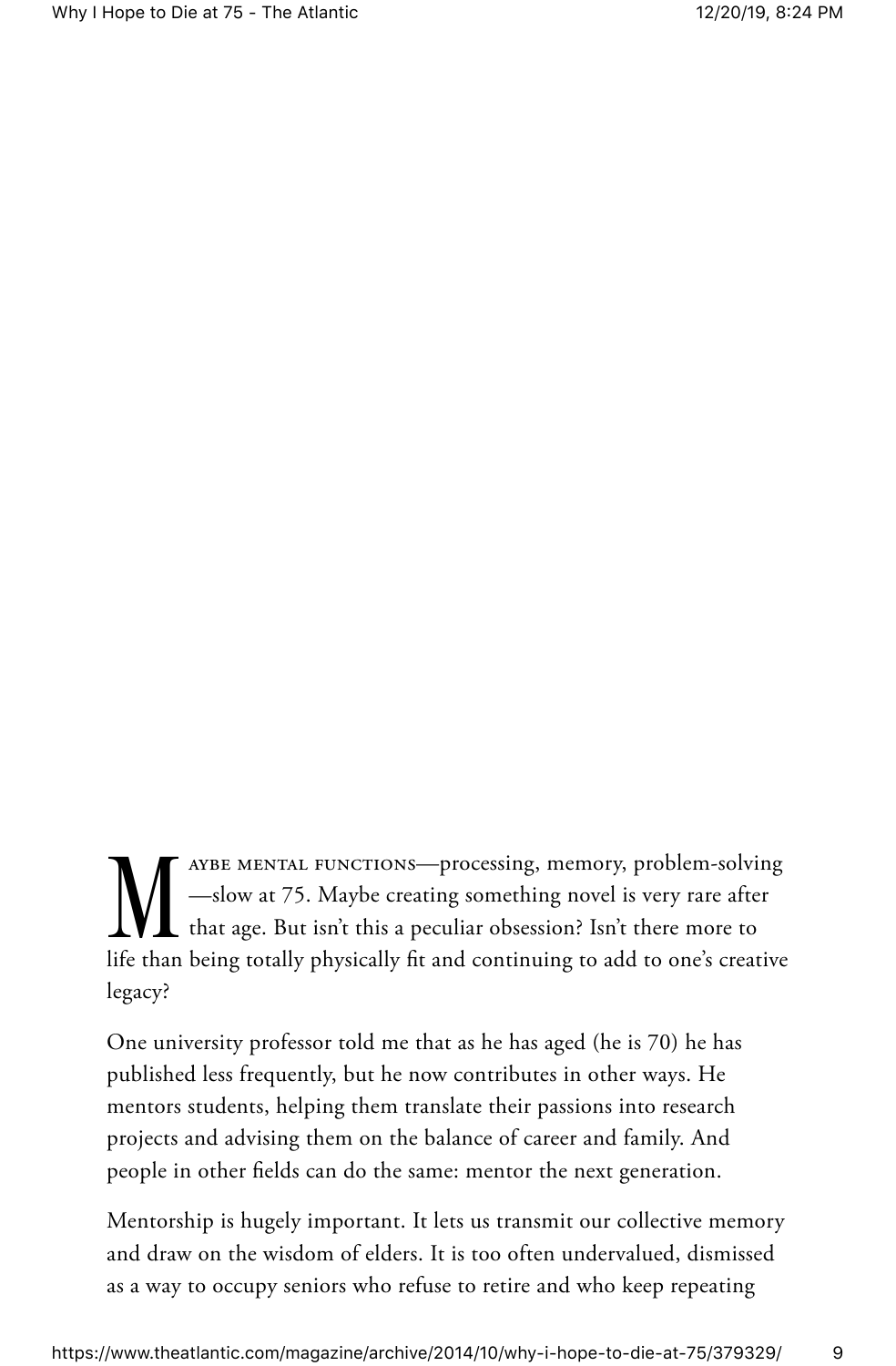the same stories. But it also illuminates a key issue with aging: the constricting of our ambitions and expectations.

We accommodate our physical and mental limitations. Our expectations shrink. Aware of our diminishing capacities, we choose ever more restricted activities and projects, to ensure we can fulfill them. Indeed, this constriction happens almost imperceptibly. Over time, and without our conscious choice, we transform our lives. We don't notice that we are aspiring to and doing less and less. And so we remain content, but the canvas is now tiny. The American immortal, once a vital figure in his or her profession and community, is happy to cultivate avocational interests, to take up bird watching, bicycle riding, pottery, and the like. And then, as walking becomes harder and the pain of arthritis limits the fingers' mobility, life comes to center around sitting in the den reading or listening to books on tape and doing crossword puzzles. And then …

Maybe this is too dismissive. There is more to life than youthful passions focused on career and creating. There is posterity: children and grandchildren and great-grandchildren.

But here, too, living as long as possible has drawbacks we often won't admit to ourselves. I will leave aside the very real and oppressive financial and caregiving burdens that many, if not most, adults in the so-called sandwich generation are now experiencing, caught between the care of children and parents. Our living too long places real emotional weights on our progeny.

*Mentorship is hugely important. But it also illuminates a key issue with aging: the constricting of our ambitions and expectations.*

Unless there has been terrible abuse, no child wants his or her parents to die. It is a huge loss at any age. It creates a tremendous, unfillable hole. But parents also cast a big shadow for most children. Whether estranged, disengaged, or deeply loving, they set expectations, render judgments, impose their opinions, interfere, and are generally a looming presence for even adult children. This can be wonderful. It can be annoying. It can be destructive. But it is inescapable as long as the parent is alive. Examples abound in life and literature: Lear, the quintessential Jewish mother, the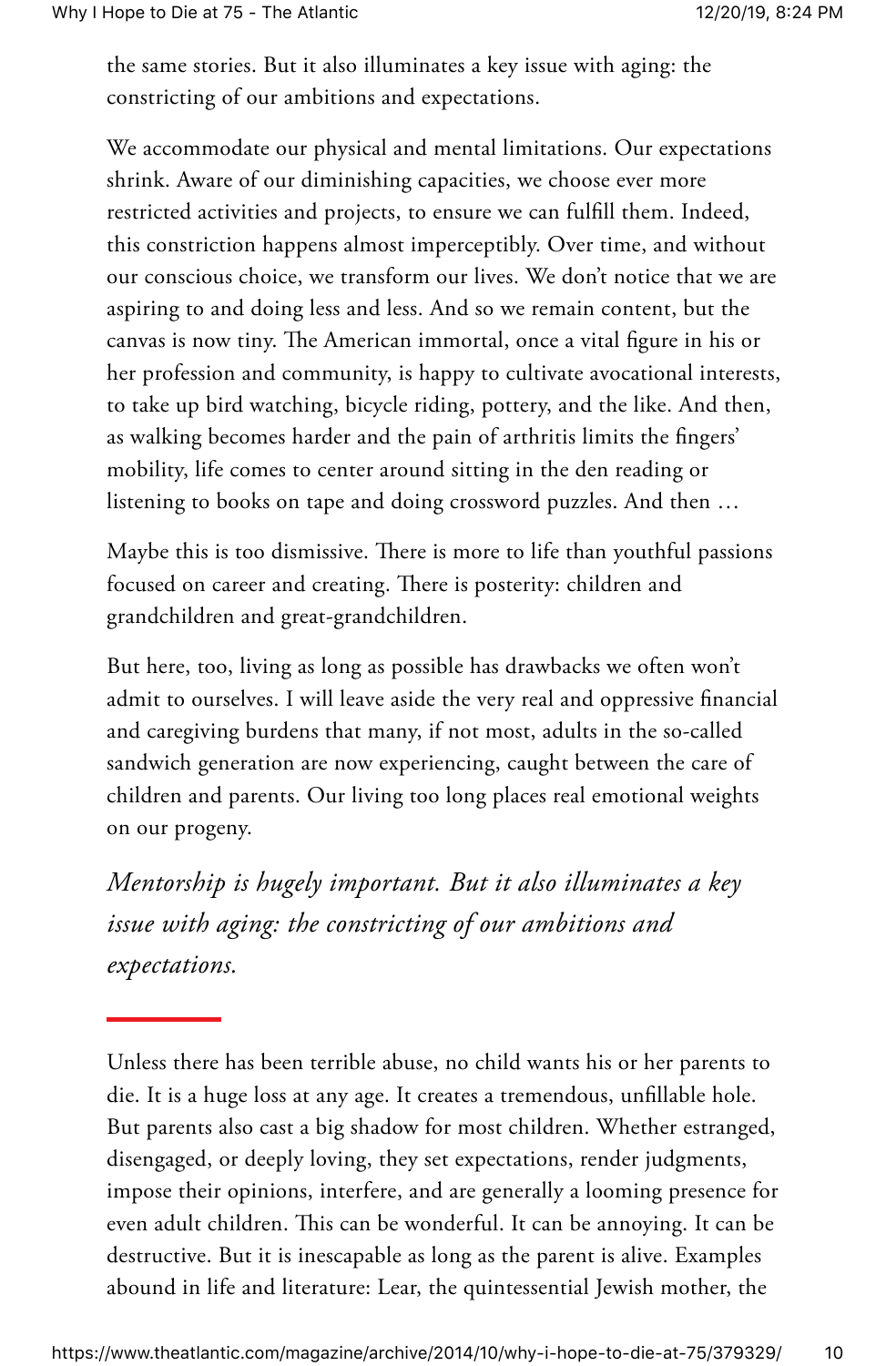Tiger Mom. And while children can never fully escape this weight even after a parent dies, there is much less pressure to conform to parental expectations and demands after they are gone.

Living parents also occupy the role of head of the family. They make it hard for grown children to become the patriarch or matriarch. When parents routinely live to 95, children must caretake into their own retirement. That doesn't leave them much time on their own—and it is all old age. When parents live to 75, children have had the joys of a rich relationship with their parents, but also have enough time for their own lives, out of their parents' shadows.

But there is something even more important than parental shadowing: memories. How do we want to be remembered by our children and grandchildren? We wish our children to remember us in our prime. Active, vigorous, engaged, animated, astute, enthusiastic, funny, warm, loving. Not stooped and sluggish, forgetful and repetitive, constantly asking "What did she say?" We want to be remembered as independent, not experienced as burdens.

At age 75 we reach that unique, albeit somewhat arbitrarily chosen, moment when we have lived a rich and complete life, and have hopefully imparted the right memories to our children. Living the American immortal's dream dramatically increases the chances that we will not get our wish—that memories of vitality will be crowded out by the agonies of decline. Yes, with effort our children will be able to recall that great family vacation, that funny scene at Thanksgiving, that embarrassing faux pas at a wedding. But the most-recent years—the years with progressing disabilities and the need to make caregiving arrangements—will inevitably become the predominant and salient memories. The old joys have to be actively conjured up.

Of course, our children won't admit it. They love us and fear the loss that will be created by our death. And a loss it will be. A huge loss. They don't want to confront our mortality, and they certainly don't want to wish for our death. But even if we manage not to become burdens to them, our shadowing them until their old age is also a loss. And leaving them—and our grandchildren—with memories framed not by our vivacity but by our frailty is the ultimate tragedy.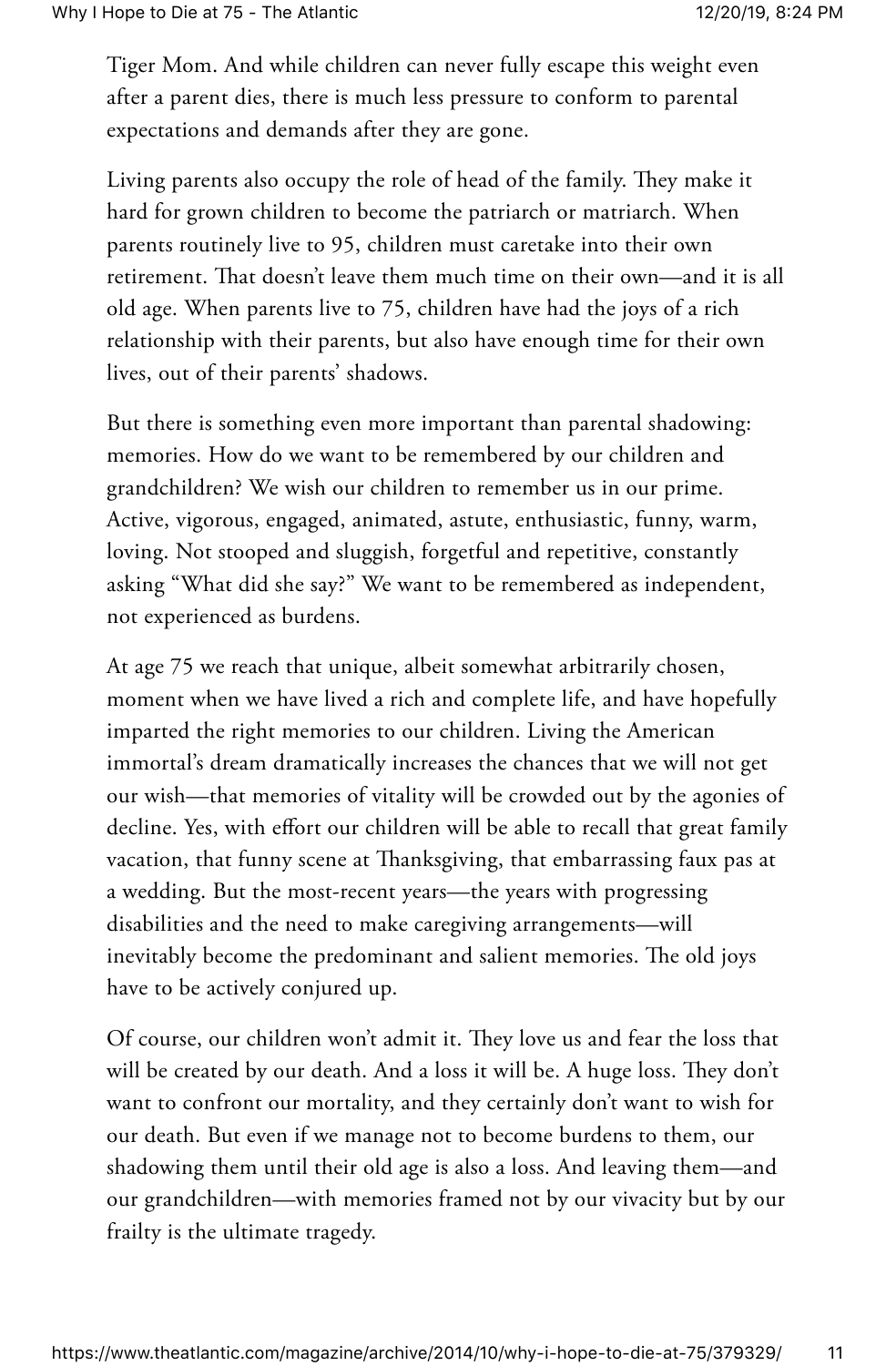The author at base camp with two nephews this summer, as the three climbed Mount Kilimanjaro (Courtesy of Ezekiel J. Emanuel)

S EVENTY-FIVE. That is all I want to live. But if I am not going to engage in euthanasia or suicide, and I won't, is this all just idle chatter? Don't I lack the courage of my convictions?

No. My view does have important practical implications. One is personal and two involve policy.

Once I have lived to 75, my approach to my health care will completely change. I won't actively end my life. But I won't try to prolong it, either. Today, when the doctor recommends a test or treatment, especially one that will extend our lives, it becomes incumbent upon us to give a good reason why we don't want it. The momentum of medicine and family means we will almost invariably get it.

My attitude flips this default on its head. I take guidance from what Sir William Osler wrote in his classic turn-of-the-century medical textbook, *The Principles and Practice of Medicine*: "Pneumonia may well be called the friend of the aged. Taken off by it in an acute, short, not often painful illness, the old man escapes those 'cold gradations of decay' so distressing to himself and to his friends."

My Osler-inspired philosophy is this: At 75 and beyond, I will need a good reason to even visit the doctor and take any medical test or treatment, no matter how routine and painless. And that good reason is not "It will prolong your life." I will stop getting any regular preventive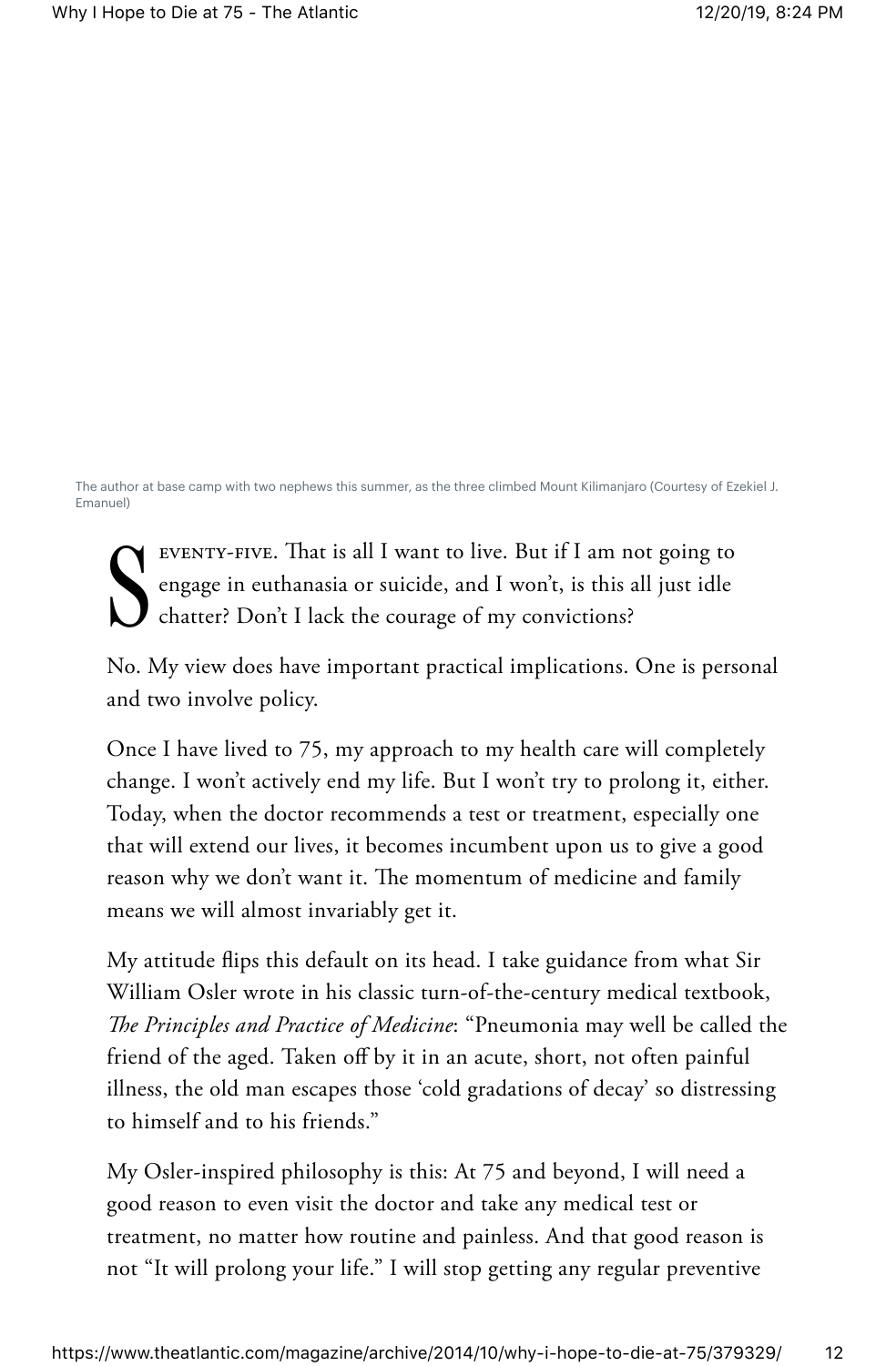tests, screenings, or interventions. I will accept only palliative—not curative—treatments if I am suffering pain or other disability.

*Once I have lived to 75, my approach to my health care will completely change. I won't actively end my life. But I won't try to prolong it, either.*

This means colonoscopies and other cancer-screening tests are out—and before 75. If I were diagnosed with cancer now, at 57, I would probably be treated, unless the prognosis was very poor. But 65 will be my last colonoscopy. No screening for prostate cancer at any age. (When a urologist gave me a PSA test even after I said I wasn't interested and called me with the results, I hung up before he could tell me. He ordered the test for himself, I told him, not for me.) After 75, if I develop cancer, I will refuse treatment. Similarly, no cardiac stress test. No pacemaker and certainly no implantable defibrillator. No heart-valve replacement or bypass surgery. If I develop emphysema or some similar disease that involves frequent exacerbations that would, normally, land me in the hospital, I will accept treatment to ameliorate the discomfort caused by the feeling of suffocation, but will refuse to be hauled off.

What about simple stuff? Flu shots are out. Certainly if there were to be a flu pandemic, a younger person who has yet to live a complete life ought to get the vaccine or any antiviral drugs. A big challenge is antibiotics for pneumonia or skin and urinary infections. Antibiotics are cheap and largely effective in curing infections. It is really hard for us to say no. Indeed, even people who are sure they don't want life-extending treatments find it hard to refuse antibiotics. But, as Osler reminds us, unlike the decays associated with chronic conditions, death from these infections is quick and relatively painless. So, no to antibiotics.

Obviously, a do-not-resuscitate order and a complete advance directive indicating no ventilators, dialysis, surgery, antibiotics, or any other medication—nothing except palliative care even if I am conscious but not mentally competent—have been written and recorded. In short, no lifesustaining interventions. I will die when whatever comes first takes me.

As for the two policy implications, one relates to using life expectancy as a measure of the quality of health care. Japan has the third-highest life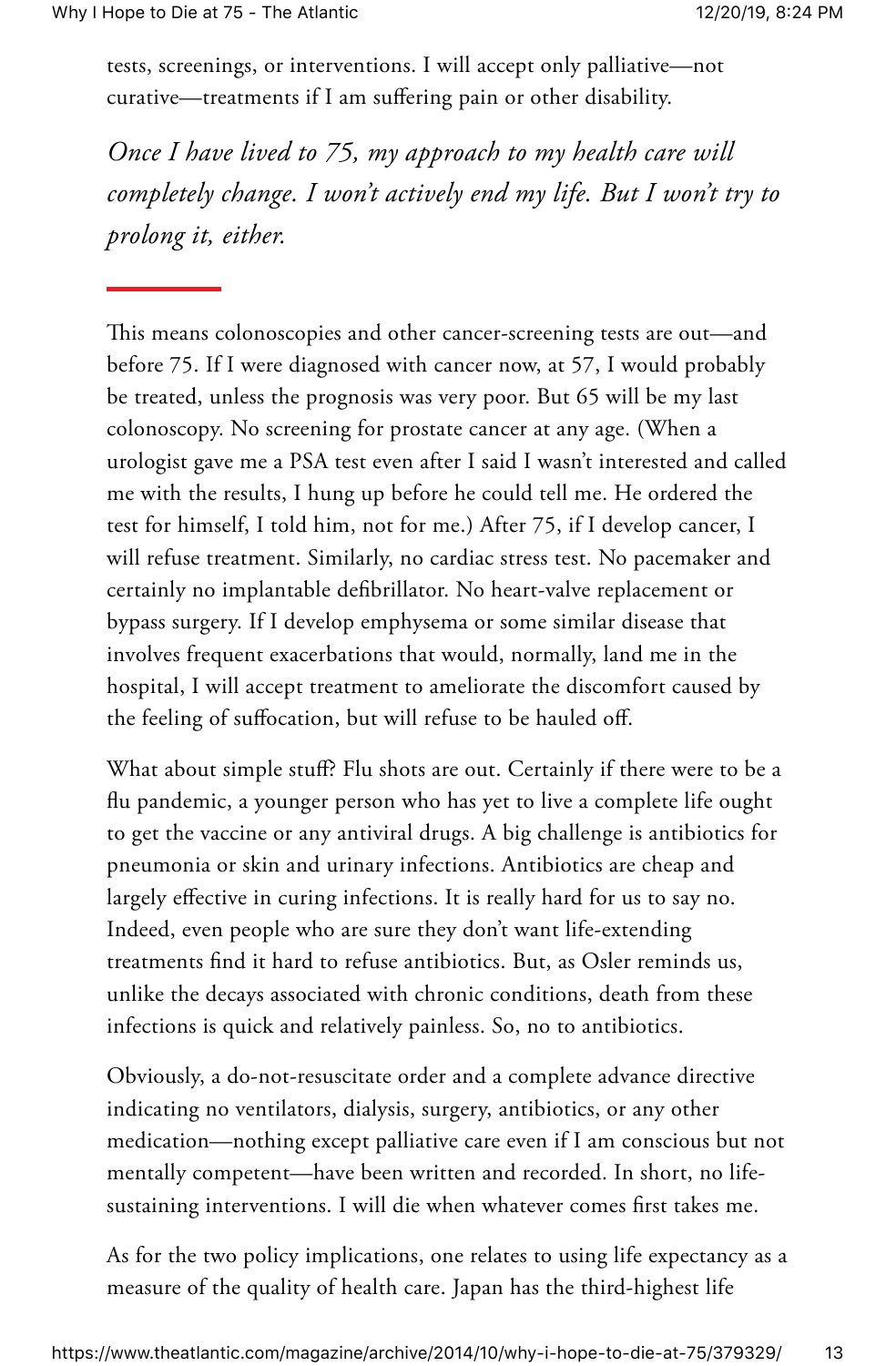expectancy, at 84.4 years (behind Monaco and Macau), while the United States is a disappointing No. 42, at 79.5 years. But we should not care about catching up with—or measure ourselves against—Japan. Once a country has a life expectancy past 75 for both men and women, this measure should be ignored. (The one exception is increasing the life expectancy of some subgroups, such as black males, who have a life expectancy of just 72.1 years. That is dreadful, and should be a major focus of attention.) Instead, we should look much more carefully at children's health measures, where the U.S. lags, and shamefully: in preterm deliveries before 37 weeks (currently one in eight U.S. births), which are correlated with poor outcomes in vision, with cerebral palsy, and with various problems related to brain development; in infant mortality (the U.S. is at 6.17 infant deaths per 1,000 live births, while Japan is at 2.13 and Norway is at 2.48); and in adolescent mortality (where the U.S. has an appalling record—at the bottom among highincome countries).

A second policy implication relates to biomedical research. We need more research on Alzheimer's, the growing disabilities of old age, and chronic conditions—not on prolonging the dying process.

Many people, especially those sympathetic to the American immortal, will recoil and reject my view. They will think of every exception, as if these prove that the central theory is wrong. Like my friends, they will think me crazy, posturing—or worse. They might condemn me as being against the elderly.

Again, let me be clear: I am not saying that those who want to live as long as possible are unethical or wrong. I am certainly not scorning or dismissing people who want to live on despite their physical and mental limitations. I'm not even trying to convince anyone I'm right. Indeed, I often advise people in this age group on how to get the best medical care available in the United States for their ailments. That is their choice, and I want to support them.

*We avoid constantly thinking about the purpose of our lives and the mark we will leave. Is making money, chasing the dream, all worth it?*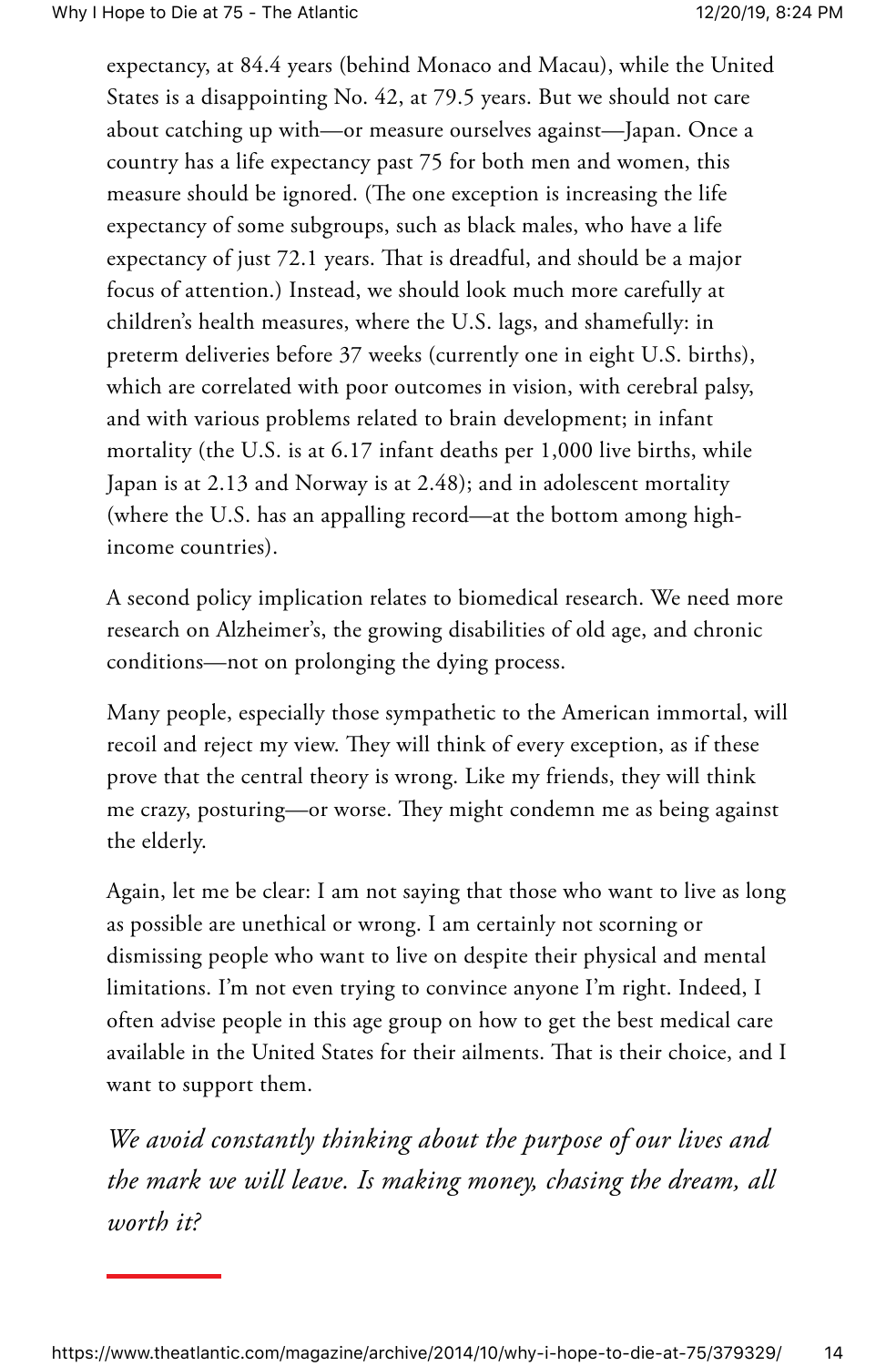And I am not advocating 75 as the official statistic of a complete, good life in order to save resources, ration health care, or address public-policy issues arising from the increases in life expectancy. What I am trying to do is delineate my views for a good life and make my friends and others think about how they want to live as they grow older. I want them to think of an alternative to succumbing to that slow constriction of activities and aspirations imperceptibly imposed by aging. Are we to embrace the "American immortal" or my "75 and no more" view?

I think the rejection of my view is literally natural. After all, evolution has inculcated in us a drive to live as long as possible. We are programmed to struggle to survive. Consequently, most people feel there is something vaguely wrong with saying 75 and no more. We are eternally optimistic Americans who chafe at limits, especially limits imposed on our own lives. We are sure we are exceptional.

I also think my view conjures up spiritual and existential reasons for people to scorn and reject it. Many of us have suppressed, actively or passively, thinking about God, heaven and hell, and whether we return to the worms. We are agnostics or atheists, or just don't think about whether there is a God and why she should care at all about mere mortals. We also avoid constantly thinking about the purpose of our lives and the mark we will leave. Is making money, chasing the dream, all worth it? Indeed, most of us have found a way to live our lives comfortably without acknowledging, much less answering, these big questions on a regular basis. We have gotten into a productive routine that helps us ignore them. And I don't purport to have the answers.

But 75 defines a clear point in time: for me, 2032. It removes the fuzziness of trying to live as long as possible. Its specificity forces us to think about the end of our lives and engage with the deepest existential questions and ponder what we want to leave our children and grandchildren, our community, our fellow Americans, the world. The deadline also forces each of us to ask whether our consumption is worth our contribution. As most of us learned in college during late-night bull sessions, these questions foster deep anxiety and discomfort. The specificity of 75 means we can no longer just continue to ignore them and maintain our easy, socially acceptable agnosticism. For me, 18 more years with which to wade through these questions is preferable to years of trying to hang on to every additional day and forget the psychic pain they